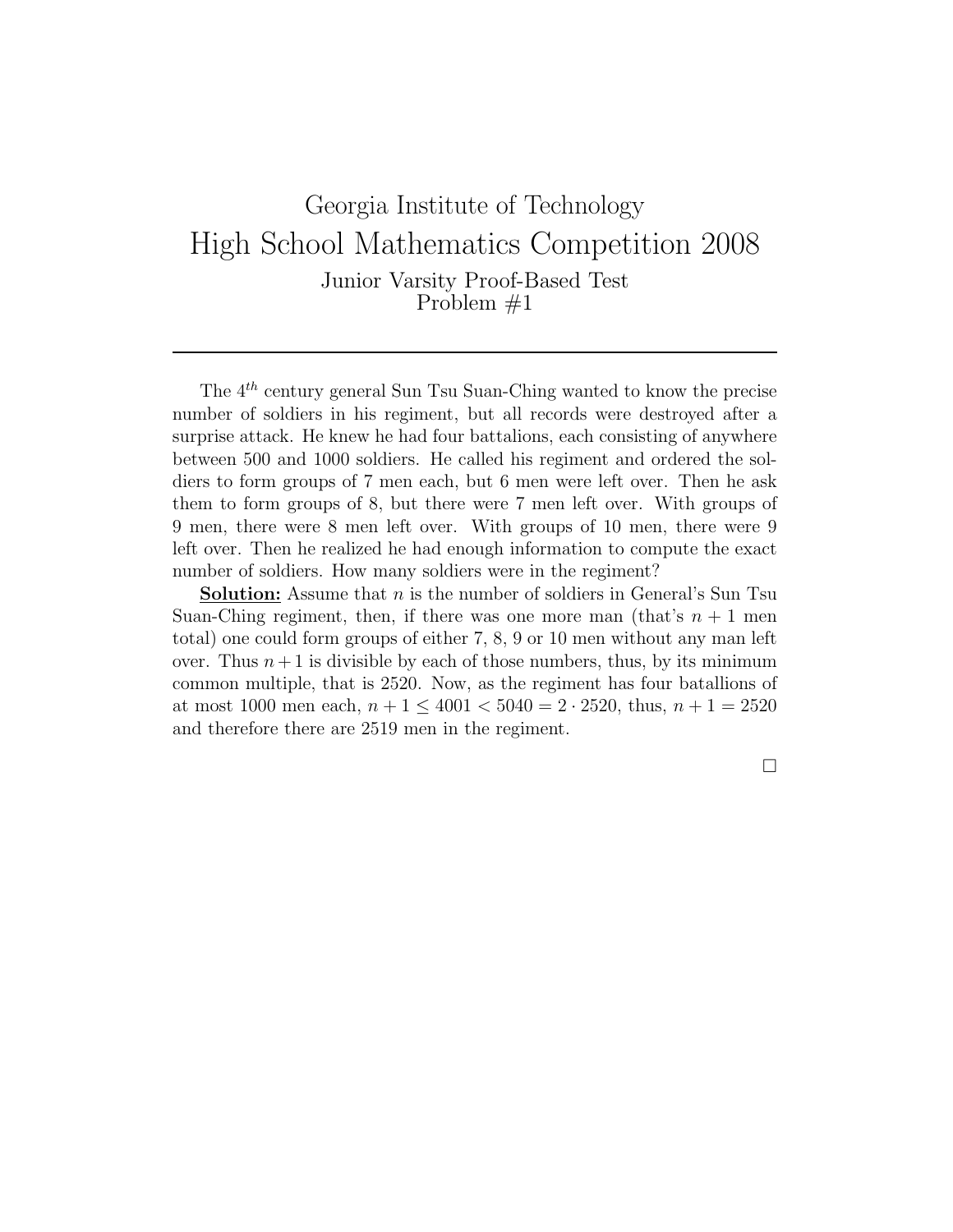What is the smallest integer number  $n$  such that a cube with edge length  $n \text{ can be subdivided in 2008 cubes, each of integer edge length, and how can$ that subdivision be made?

**Solution:** Note that  $12^3 < 2008 < 13^3$ , and as each cube has at least volume 1, such  $n$  is at least 13. There are three different ways on which this can be done. Note that

$$
133 = 2197 = 3 \cdot 43 + 2005 \cdot 13
$$
  
= 7 \cdot 3<sup>3</sup> + 1 \cdot 2<sup>3</sup> + 2000 \cdot 1<sup>3</sup>  
= 27 \cdot 2<sup>3</sup> + 1981 \cdot 1<sup>3</sup>

on each case, there are 2008 cubes, and it is possible to assamble them into a cube.

 $\Box$ 

Note: Although it is not required for the problem (which indeed requires to find only one way to subdivide the cube), for self containment, we provide a proof these are indeed the only three solutions.

Note first that no cube can have edge 6 or larger, because if so, you would have a cube of volume at least 216 and 2007 of volume at least 1, so your volume is at least 2223, what already surpassed 2197. On the other hand, note that you have the following system of Diophantine equations (and need solutions with nonnegative entries)

$$
\begin{cases} 5^3a + 4^3b + 3^3c + 2^3d + e = 2197 \\ a + b + c + d + e = 2008. \end{cases}
$$

Convining these two solutions, we get  $124a + 63b + 26c + 7d = 189$ . First, note that if  $a = 1$ , then if  $b = 1$  then  $26c + 7d = 2$ , what is impossible. Now,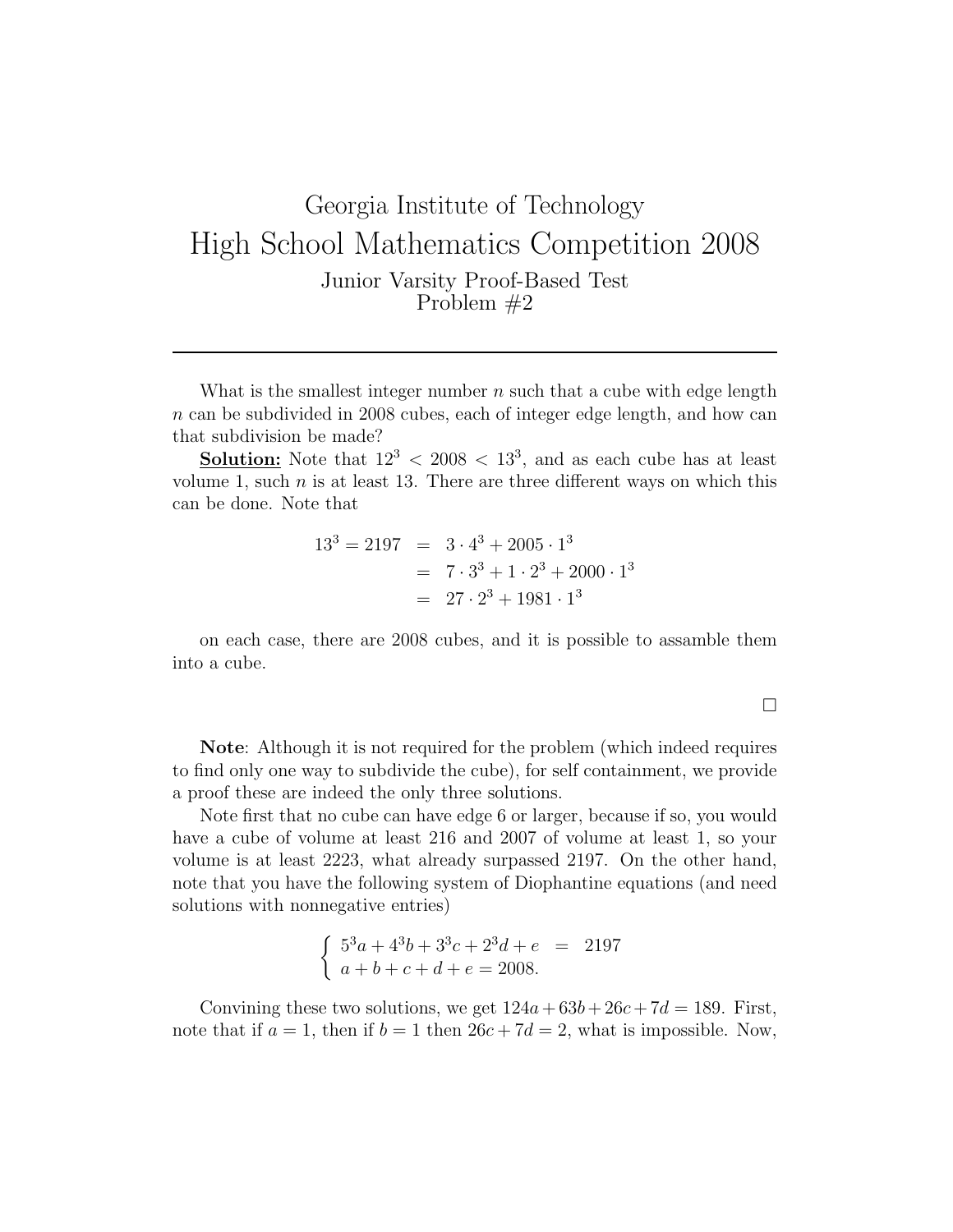if  $b = 0$  then  $26c + 7d = 65$  and this equation has no solution in the positive integers. Thus  $a = 0$ .

If  $b > 0$ , note that  $b = 3$ ,  $c = d = 0$  yeld a solution. If  $b = 2$  or  $b = 1$ , then  $26c + 7d = 63$  or  $26c + 7d = 126$  respectively, but neither of these equations have solutions in the positive integers.

If  $a = b = 0$  then  $26c + 7d = 189$ , and this equation has two solutions,  $c = 0, d = 27 \text{ and } c = 7, d = 1.$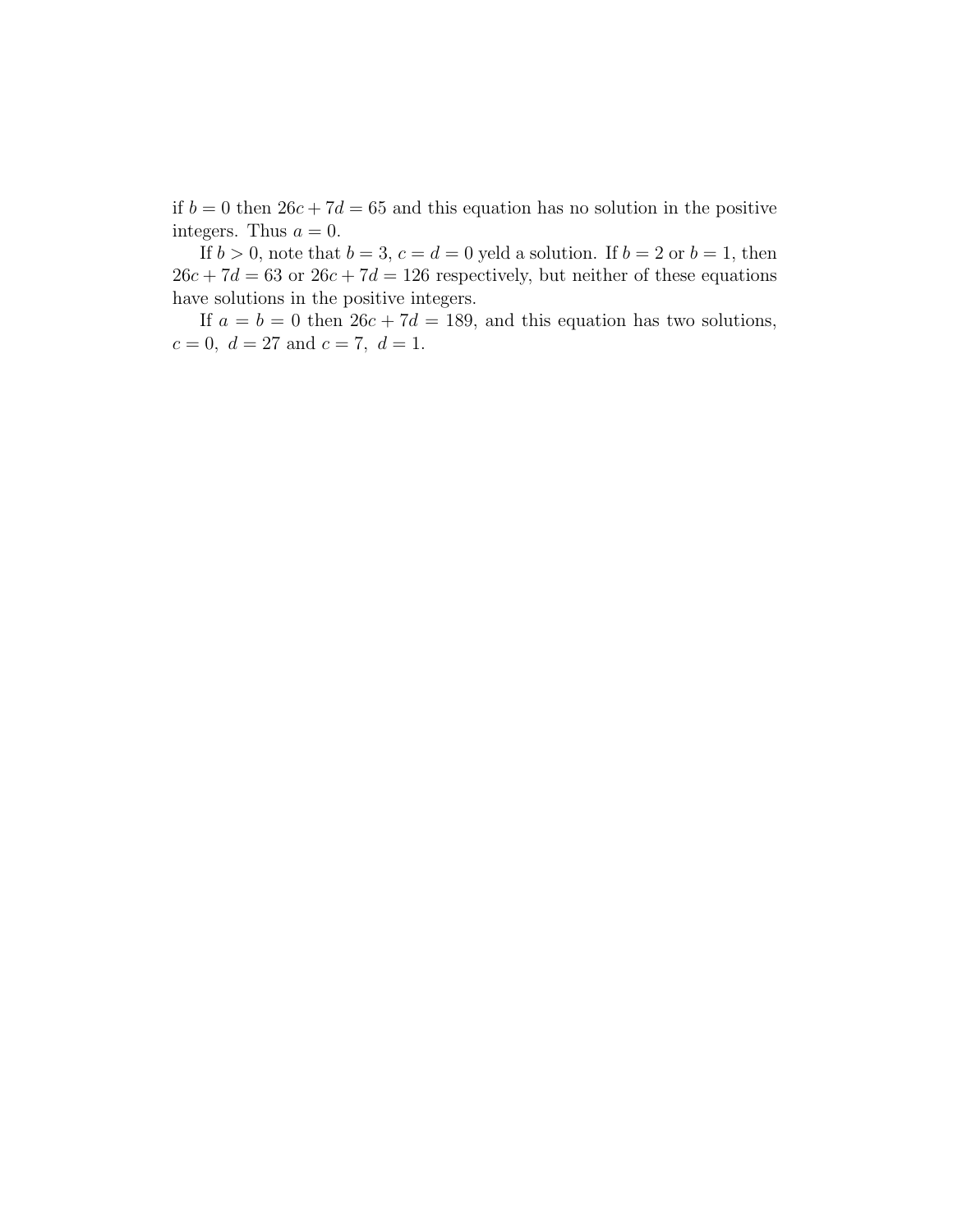Consider the unit square  $ABCD$ . Let E, F, G and H be points in the interior of the sides AB, BC, CD and DA respectively. Show that the merior of the sides  $AB$ ,  $BC$ ,  $CD$ <br>perimeter of  $EFGH$  is at least  $2\sqrt{2}$ .

Solution: (Algebraically) Note that by the Pythagorean Theorem, one has  $EF^2 = EB^2 + BF^2$ , and one also have that

$$
\left(\frac{EB+BF}{2}\right)^2 \le \frac{EB^2 + BF^2}{2},
$$

thus,  $\sqrt{2}EF \geq EB + BF$ . Similarly,  $\sqrt{2}FG \geq FC + CG$ , √  $2GH \ge GD+DH$ thus,  $\sqrt{2}EF \ge EB + BF$ . Similarly,<br>and  $\sqrt{2}HE \ge HA + AE$ . Therefore

$$
EF + FG + GH + HE \geq \frac{AE + EB + BF + FC + CG + GD + DH + HA}{\sqrt{2}}
$$
  
=  $2\sqrt{2}$ 

◦ ◦ ◦ ◦ ◦◦

(Geometrically) Construct  $\triangle OPQ \cong \triangle EAH$ . Construct  $\triangle QRS \cong \triangle EBF$ such that  $QR \perp QP$  and the points P and S are on different sides of QR. Similarly construct  $\triangle STU \cong \triangle GCF$  such that  $RS \perp ST$  and the points R and U are on different sides of ST and  $\triangle UVW \cong \triangle GDH$  such that  $TU \perp UV$  and the points T and W are on different sides of UV.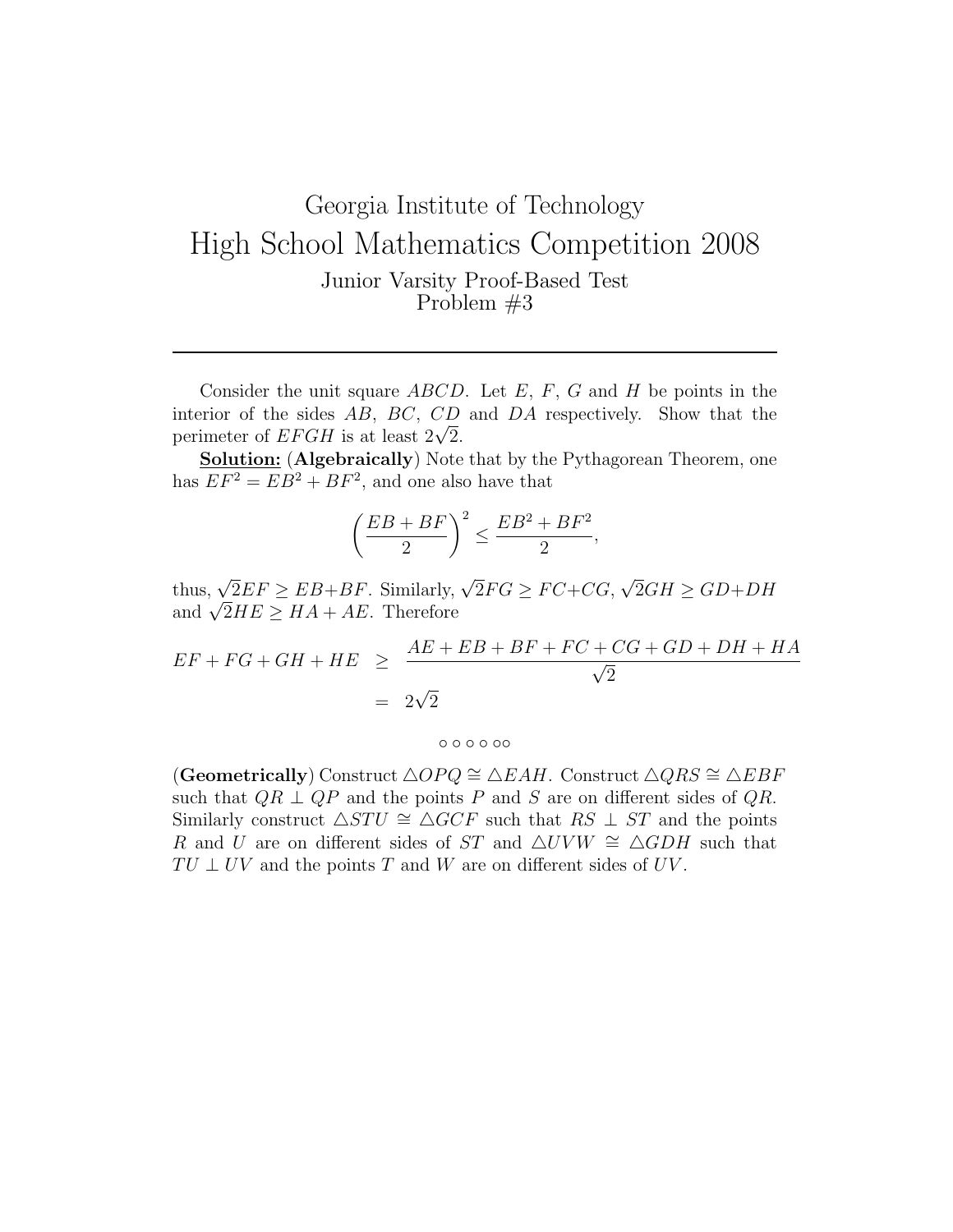

Let  $X$  be the intersections of the lines<br>  $OP$  and  $VW.$  Note that as<br>  $OP \perp$  $PQ$  and  $PQ \perp QR$ , then  $OP \parallel QR$ . Similarly  $OP \parallel QR \parallel ST \parallel UV$  and  $PQ \parallel RS \parallel TU \parallel VW$ . From here we can conclude that  $OX \perp XW$  and also that  $OX = OP + QR + ST + UV = AE + EB + CG + GD = AB + CD = 2$ , and identically  $XW = 2$ . By the Pythagorean theorem,  $OW = 2\sqrt{2}$ , and by triangular inequality one has that

$$
2\sqrt{2} = OW \le OQ + QS + SU + UW = HE + EF + FG + GH.
$$

 $\Box$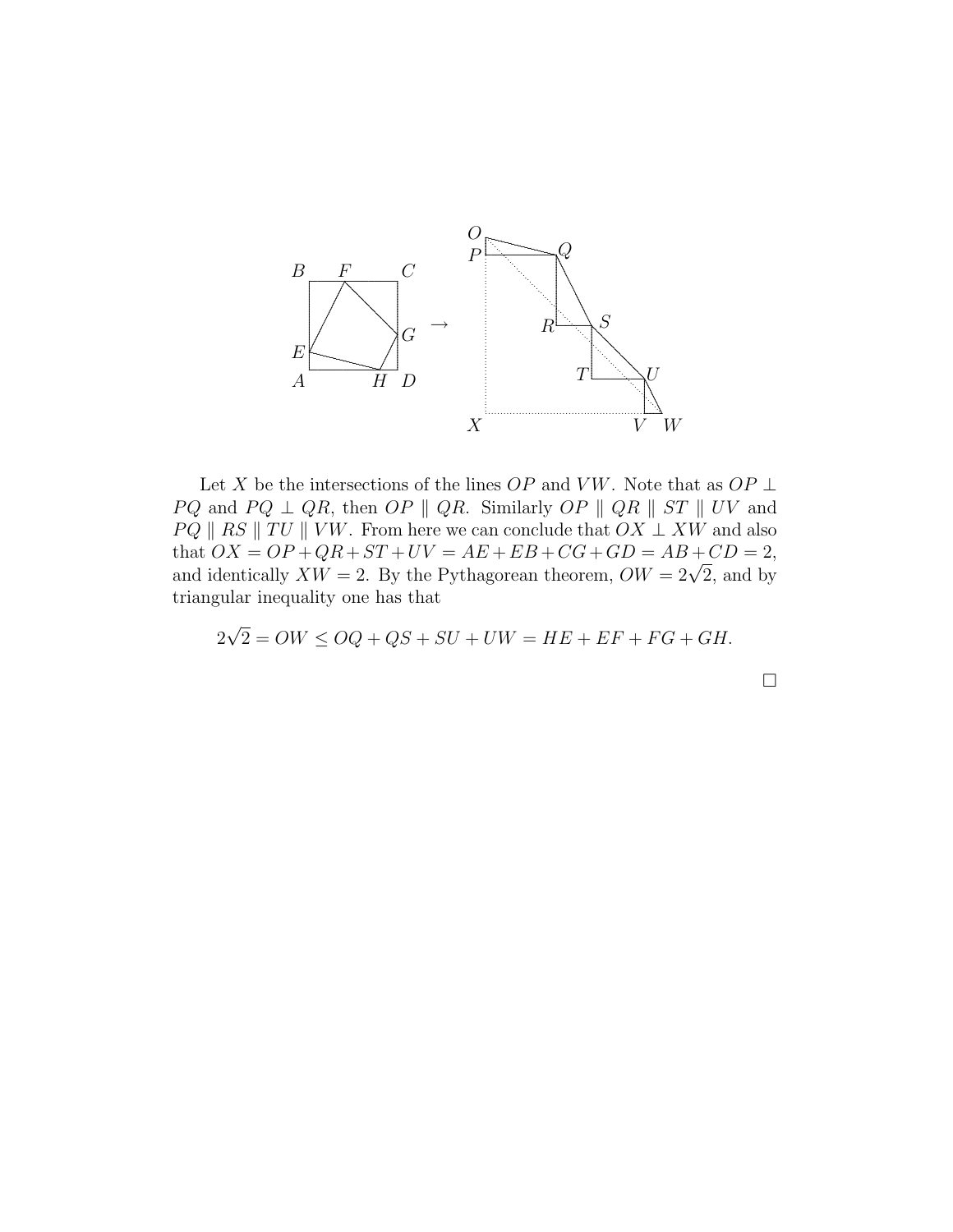Show that if  $a, b$  and  $c$  are positive real numbers, then

$$
1 < \frac{a}{a+b} + \frac{b}{b+c} + \frac{c}{c+a} < 2.
$$

**Solution:** First, note that as  $a, b$  and  $c$  are all positive real numbers, then,

$$
\frac{a}{a+b} + \frac{b}{b+c} + \frac{c}{c+a} > \frac{a}{a+b+c} + \frac{b}{b+c+a} + \frac{c}{c+a+b} = \frac{a+b+c}{a+b+c} = 1.
$$

Thus proving the left hand side inequality. Note that in the exact same way one can prove that

$$
\frac{b}{a+b} + \frac{c}{b+c} + \frac{a}{c+a} > 1,
$$

but notice also that

$$
\left(\frac{a}{a+b} + \frac{b}{b+c} + \frac{c}{c+a}\right) + \left(\frac{b}{a+b} + \frac{c}{b+c} + \frac{a}{c+a}\right) = 3,
$$

and the sum inside each pair of parentheses is greater than one, thus, each of them is less than 2, proving that

$$
\frac{a}{a+b} + \frac{b}{b+c} + \frac{c}{c+a} < 2.
$$